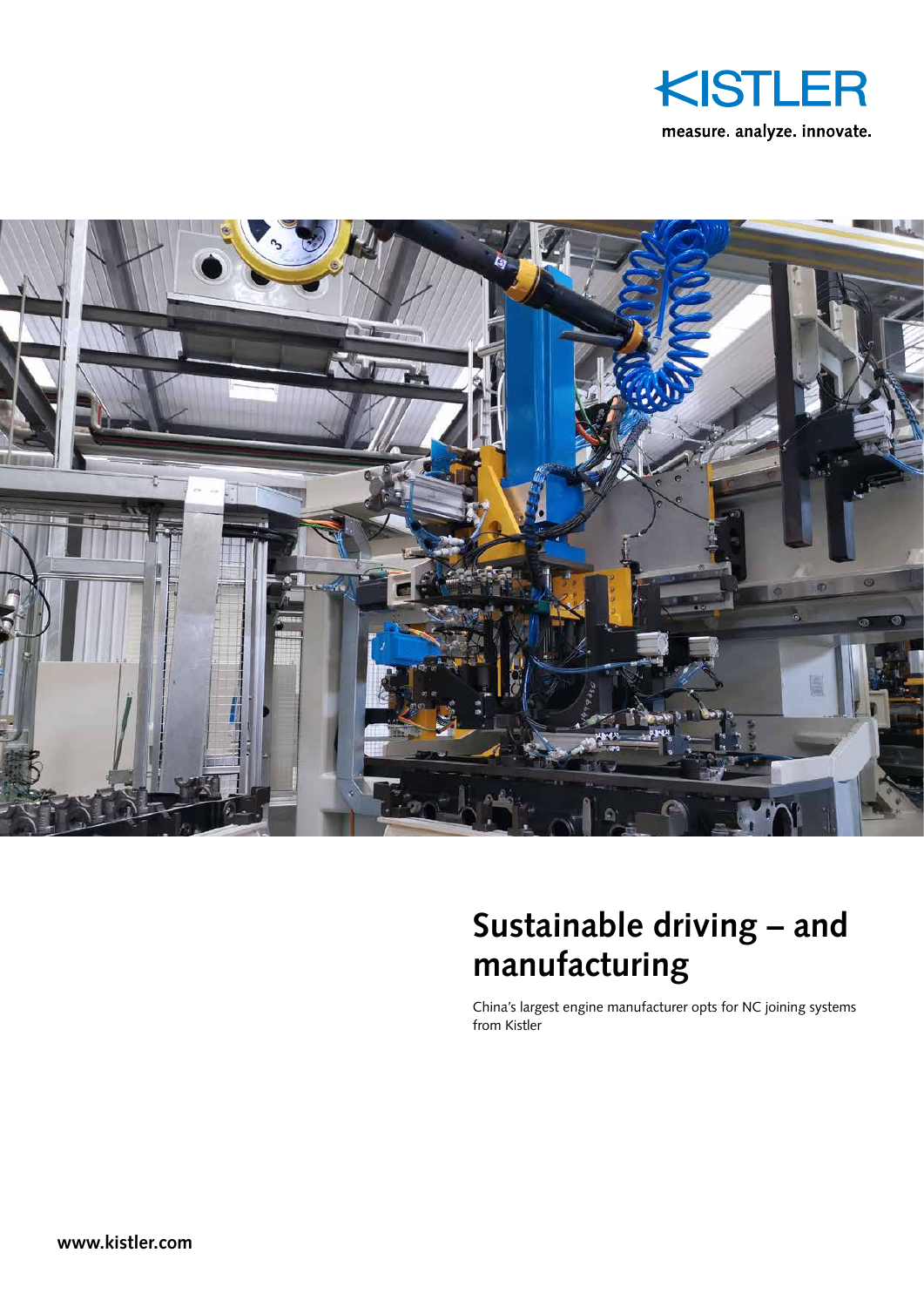

Three maXYmos NC process monitoring systems – with the matching display module – are used to control joining systems from Kistler at Yuchai's engine production plant in southern China.

**Yuchai, the machinery group based in southern China, opts for the NCFN and NCFT electromechanical joining systems from Kistler to manufacture components for engines that comply with the China VI standard. Thanks in part to custom-designed press-fit solutions, Yuchai achieves high product quality, energy efficiency and process transparency.**

China's latest exhaust emission standard for commercial vehicles shows that the country is taking a very serious approach to protecting the environment – in spite of the pandemic. "China VI", which is based on Euro VI in many respects, is being introduced in two stages: the VI-a standard already came into force on 1 July 2020, and the strict VI-b norm will apply from 1 July 2023 onwards – with some drastic goals for reductions of CO2, particulate matter (PM) and oxides of nitrogen (NOx) in the mid double-digit percentage range. Over the long term, this should significantly reduce air pollution due to exhaust gases, especially in the nation's mega-cities. But how will these requirements impact automobile manufacturers and suppliers to the automotive industry? There will certainly be major changes to the way vehicles are designed, manufactured and operated.

Guangxi Yuchai Machinery Co., Ltd. (GYMCL or Yuchai for short), has its headquarters at Yulin in the Guangxi Zhuang Autonomous Region (southern China). Yuchai numbers among those automobile manufacturers who foresaw the transformation at an early stage. Founded in 1951, this corporate group has seven other plants throughout China where it produces engines for trucks, buses and other commercial vehicles. With over 15,000 employees, Yuchai posts annual sales of RMB 40 billion (more than EUR 5 billion). As one of China's market and technology leaders for combustion engines, GYMCL embraces cutting-edge technologies and collaborates with universities across the globe including Brunel University in London, RWTH Aachen University in Germany, and Shanghai Jiao Tong University.

## **Focusing on product quality and resource efficiency**

Back in 2016, the foundation stone was laid at Yuchai's Yulin site for two new production halls geared to manufacturing exceptionally resource-efficient, low-emission diesel engines. From day one, electromechanical joining systems from Kistler were deployed at the relevant stations for the press-fit processes – a choice based on their combination of accuracy, energy efficiency and real-time process monitoring. On 8 January 2018, Yuchai became the first manufacturer in the country to produce China VI-compliant engines with the low emission levels required by the standard – and in 2019, the production line in the second hall also went into operation.

This new manufacturing environment features state-of-theart production lines. As Head of Operational Safety, Mr. Liu is responsible for technical equipment, maintenance and troubleshooting in the plant. He explains how things have changed: "We used to operate hydraulic and pneumatic press-fit systems. They function well, but they are energy-intensive – and above all, they are very noisy. Thanks to Kistler, we were able to opt for a better alternative – now, everything is much cleaner and quieter, and the whole process is far more orderly." This is an enclosed production environment equipped with large numbers of air conditioning systems, so limiting the noise level is a critical factor. The new approach also yields benefits in terms of setting up the individual stations, and for maintenance: "The systems from Kistler are more compact and more flexible, and they are simpler to commission – so regular maintenance jobs are easier as well," Liu continues.

## **Force-displacement monitoring – with customized design**

Large numbers of NCFN and NCFH series modules from Kistler are deployed for joining processes at many different stations in both of Yuchai's new production halls. They are used to assemble components such as steel balls, valve seats and guides, seals, intake hoppers and outlet openings. Production of engine components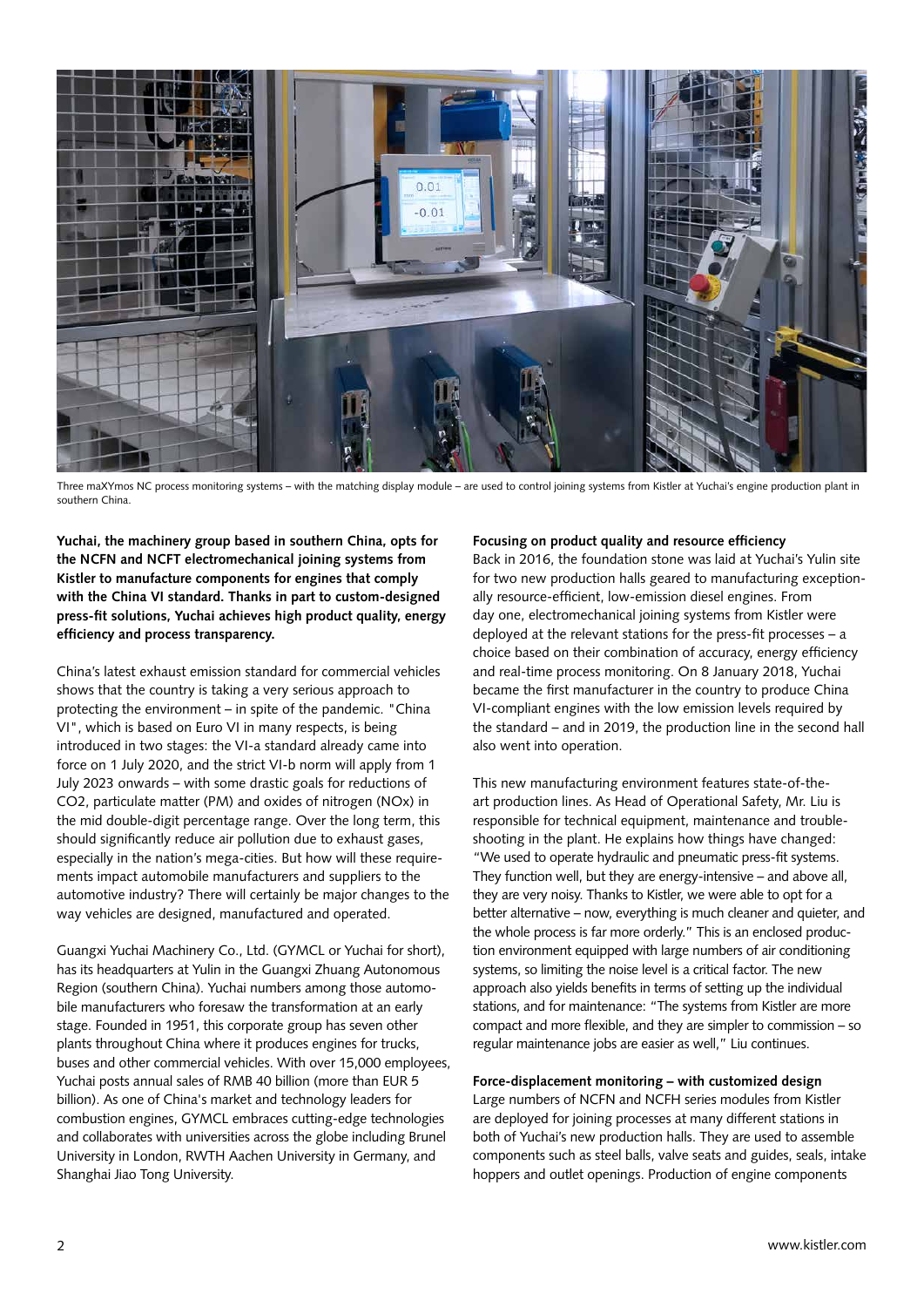with press-fitted parts is now placed on an entirely new basis: integrated sensor-based force-displacement monitoring supplies two mutually independent indicators – force and displacement – to allow an accurate assessment of the press-fit process and the mechanisms of the components involved.

As Liu points out: "One simple test is sometimes not enough to detect potential defects and optimize the quality of the process. Thanks to systems from Kistler, we can now respond to challenges that may arise in many areas: part tolerances, machine instability, process errors, and other hidden factors that negatively impact process reliability. This means we can achieve – and maintain – very high quality in our press-fit processes."

"We used to operate hydraulic and pneumatic press-fit systems. They function well, but they are energyintensive – and above all, they are very noisy. Thanks to Kistler, we were able to opt for a better alternative – now, everything is much cleaner and quieter, and the whole process is far more orderly." Mr. Liu, Head of Operational Safety at Yuchai

As well as the advantages already mentioned, Yuchai also benefits from a customized solution developed by Kistler – in the form of a unique joining module that is not available to any other Chinese engine manufacturer at present. This is an individual variant of the NCFN joining system featuring a very long stroke: 1,000 mm as compared to the standard length of 400 mm (see the box). Liu's final comment: "Thanks to this tailor-made solution, we've been able to sustainably optimize our production. Kistler has demonstrated outstanding flexibility and technical understanding throughout the process. Systems from Kistler are simple to operate, and they're highly reliable – so there's virtually nothing to complain about!"

## **More precision, less energy: optimizing press-fit processes** Of the total of six series of electromechanical joining systems offered by Kistler, Yuchai uses two modules – the NCFN and the NCFH:

- NCFN: standard joining module for medium to high forces (5 to 300 kN)
- NCFH: joining module with hollow-shaft motor for highly dynamic processes and short cycle times (force range from 1 to 60 kN)



The NCFH joining system from Kistler, comprising the joining module (servo press, left), the display module (center) and the maXYmos NC control module (right)

Both series feature integrated force control, high velocity and measurement accuracy, and they are equipped with active deflection compensation. In conjunction with the maXYmos NC (Numeric Control) process monitoring system from Kistler, these systems can be integrated efficiently into highly automated production lines via Ethernet.



Kistler specifically designed this customized NCFN electromechanical joining system – with a very long stroke of 1,000 mm – for Yuchai, the engine manufacturer based at Yulin (China).



Production engineer Liu of Yuchai shows his colleagues how to handle the maXYmos NC process monitoring system for electromechanical joining systems from Kistler.